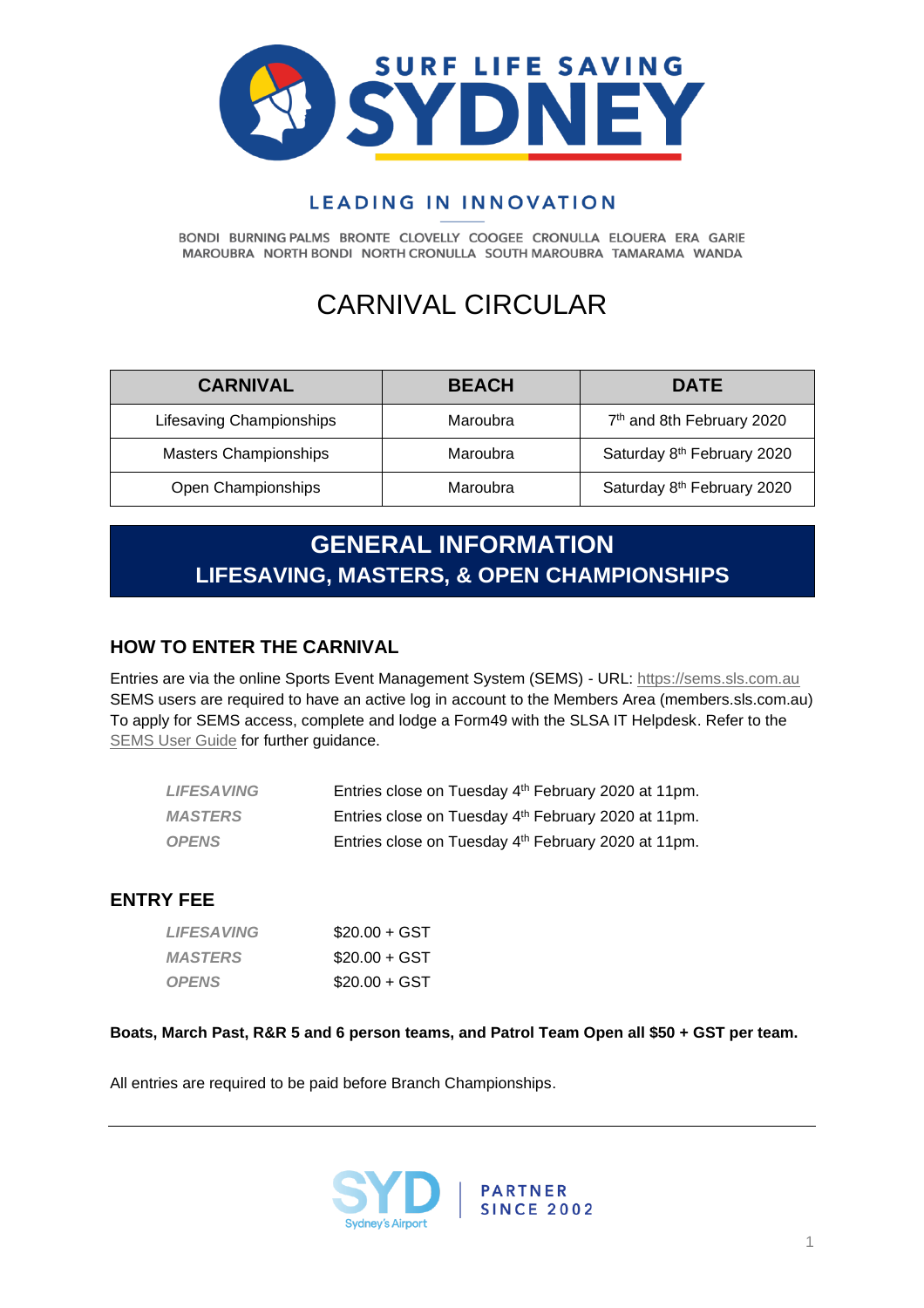

# **CONDITIONS OF ENTRY & ENTRY PROCESS**

#### **Lifesaving Championships Entries**

Clubs are only required to enter a competitor into their respective age and gender.

Patrol Competition teams will need to be entered as a team.

See separate Lifesaving circular for further information, Lifesaving has its own carnival entry in SEMS.

#### **Masters Championships Entries**

Clubs are only required to enter a competitor into their respective age and gender group.

Age groups at these Championships will be based on decades for all age categories i.e. 30-39, 40-49, 50-59, 60-69, 70+.

- Team events for the water will be pre 135 and post 135, so only two age categories.
- For Beach events team relays will be pre 160 and post 160, so only two age categories.
- For Masters boat crews there will also only be two age categories pre 160 and post 160.

#### You do not need to enter your teams in the carnival entry system except for boat crews.

Masters wishing to compete in board riding must be entered separately due to draws and this event will be run on the Sunday (Masters to be included with Opens when competing).

Masters has its own carnival entry in SEMS (this will include masters boat crews).

#### **Open Championship Entries**

Clubs are only required to enter a competitor into their respective age and gender group.

All competitors that wish to compete in Board Riding must be entered separately due to draws and this event will be run on the Sunday.

Team events to be entered will only be Lifesaving Relay, Boat Crews, R&R and March Past teams.

All competitors wishing to compete in the Belt race will need to be entered separately so we can determine numbers.

#### **REGISTRATION ON DAY OF CARNIVAL**

#### **N.B. The Registration Area will close at 9.30am.**

All competitors for the Lifesaving, Masters and Opens MUST wear the wrist band issued at time of Registration. The wrist band must be worn for the duration of the competition.

**No Late entries will be taken.**

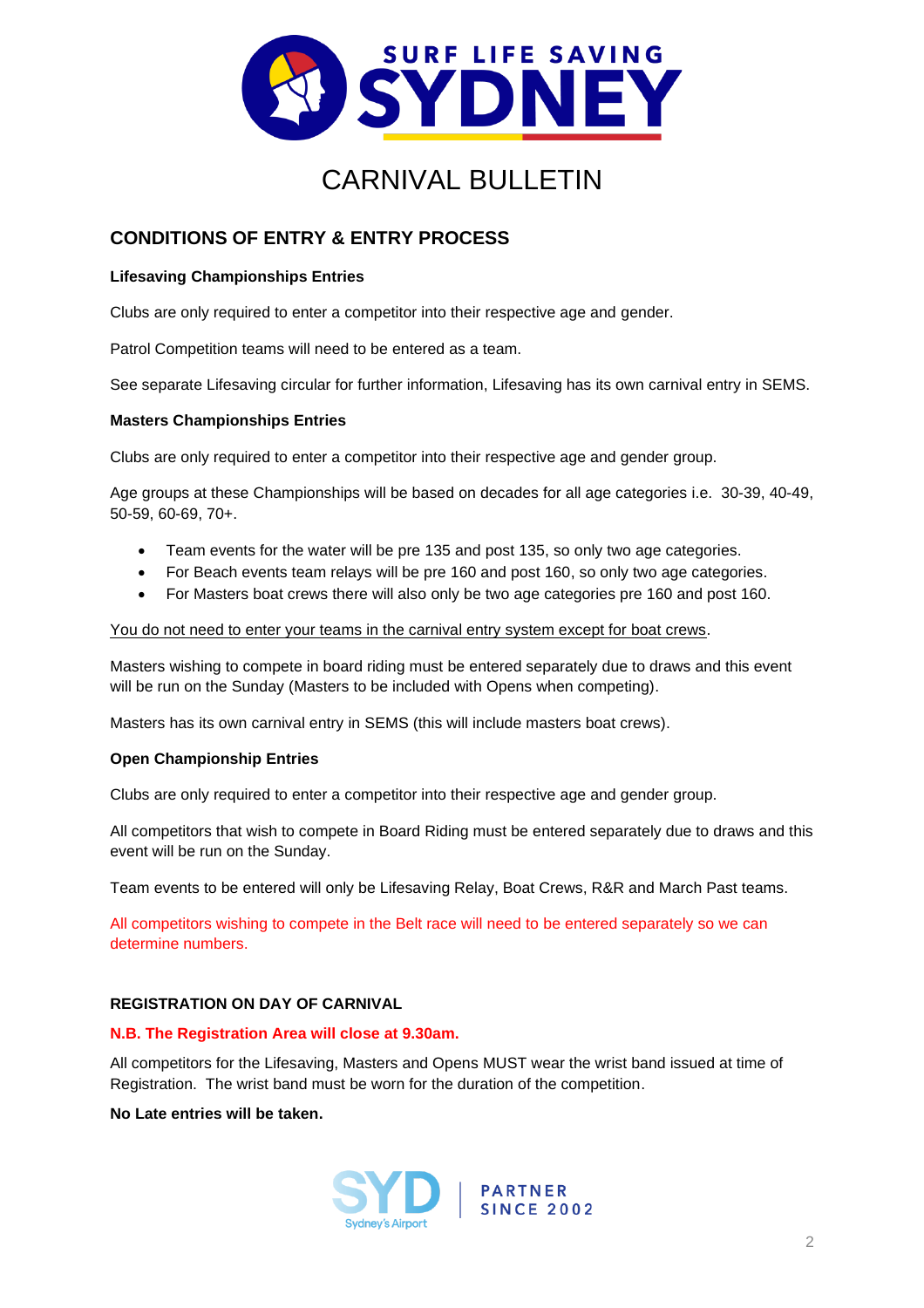

#### **ELIGIBILITY**

Any competitor found to be a non-financial member, not proficient or not have the correct age appropriate award will not be eligible to compete at the Branch Championships.

The Branch office will be communicating with Clubs leading into the Championships to resolve any issues of this nature. A list of competitors, who have failed to meet the entry requirements, will be kept at the Registration Area.

All competitors must be proficient by 31<sup>st</sup> December 2019. This must be reflected in SurfGuard for entry to be accepted in SEMS.

### **MARCH PAST & R&R**

Junior and Senior March Past and R&R events will be held as part of the Open Championships to be held on Saturday 8<sup>th</sup> February. Junior Clubs must enter their teams into the Branch Age Championship carnival even though competing on the Saturday.

### **HANDLERS**

In all events that require handlers it is essential that each handler:

- 1. Be a member of a surf club
- 2. Wear a competition cap
- 3. Wear a fluoro pink lycra garment as their outer upper body garment.

## **SCRUTINEERING OF SURF CRAFT**

Sydney Branch Scrutineers will be scrutineering surf craft from 7.30am till approximately 10am on both days of the Championships.

Sydney Branch WILL NOT be providing any further opportunities for the scrutineering of surf craft after this completion of the Branch Championships.

## **OFFICIALS QUOTA**

Clubs will be required to supply **1 official per 10 competitors**. Clubs need to be mindful that if they are sending large masters numbers that they include this in determining their official nomination numbers.

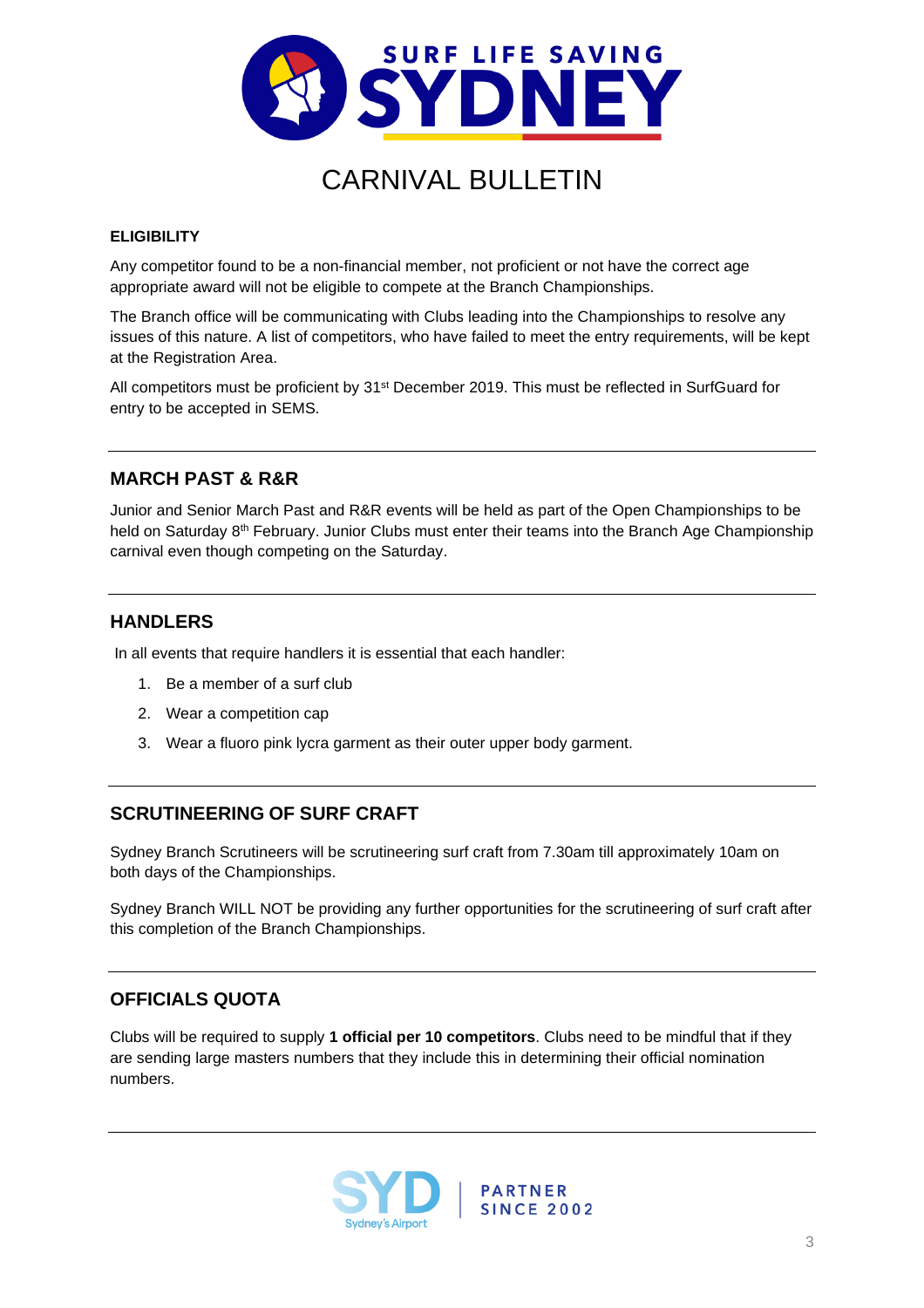

#### **OPEN CHAMPIONSHIPS - Marshall Times am**

| Event                       | <b>Time</b>       | Event              | Time              |
|-----------------------------|-------------------|--------------------|-------------------|
| <b>Board Riding</b>         | $6:30$ am         | Water Area 3 - R&R | $6:00 \text{ am}$ |
| Boat Area & Lifesaver Relay | $7:00 \text{ am}$ | 2 Km Run           | $7:00 \text{ am}$ |
| Water Area 1                | $7:00 \text{ am}$ | Beach              | $8:30$ am         |
| Water Area 2                | $7:00 \text{ am}$ | March Past         | $8:00$ am         |

See the Open program for further details.

### **LIFESAVER RELAY – Open Branch Championships**

Club are limited to **entering 1 team each**. Report time for the Lifesaver Relay is 7.00 am. See attached draft carnival program for water areas.

**Teams must be entered into the online entry system.**

### **MEDAL PRESENTATIONS & POINTSCORES**

These will be carried out during the Championships in their respective areas at the recording tents.

Events will only be conducted with 2 or more competitors entered in that event.

**N.B. 2 competitors will be medal only and 3 or more will gain points.** 

- The opens point score will include Lifesaving events (no longer double points), Boats, R&R, March Past and Board Riding along with water and beach events.
- A Masters point score will also be determined at this Championships it will include water, beach, boats and board riding.

#### **For both opens and masters point scores - only the Clubs first 2 teams in each event will be awarded points.**

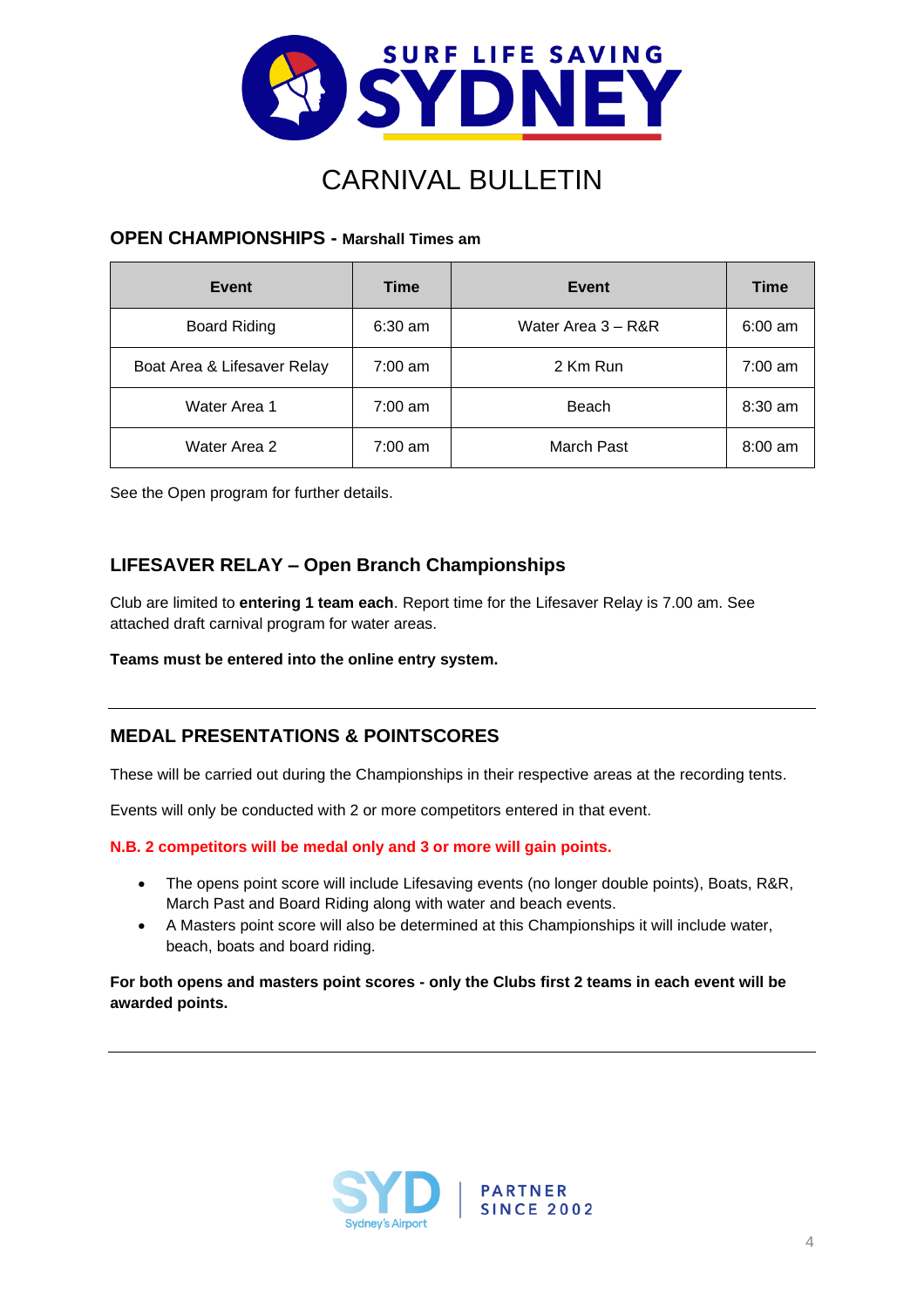

## **IRB REQUIREMENTS**

The following Clubs have been rostered on to assist with IRB carnival water safety. Peter Burst is the Water Craft Coordinator for the Championships and all crews are to report to him. Please note the report time is 6am. Clubs can arrange an AM and PM shift or an all-day shift. AM shift finishes at 11am and PM shift starts at 11am.

#### **It is essential all crews report on time to assist with carnival set up.**

#### Saturday 9<sup>th</sup> February – 6am report – Maroubra SLSC

Rostered:

| Nth Bondi        | Bondi | Nth Cronulla | Coogee | Maroubra | Cronulla | Sth Maroubra |
|------------------|-------|--------------|--------|----------|----------|--------------|
| Duty Boat: Wanda |       |              |        |          |          |              |

**N.B. Clubs who fail to provide their rostered IRB and crew may be prevented, by the Competition Committee, to compete in further Championship events.**

## **CONTINGENCY PLANS/ALTERNATIVE VENUE**

In the event that the surf and/or weather conditions prevent the program being conducted as scheduled a decision will be made by the Competition Committee as to contingency arrangements. That decision may include one or more of the following:

- 1. An alternative program on the day. All efforts will be made to safely complete as much of the scheduled program as possible. The number of areas and events to be conducted will be reliant upon the prevailing weather and/or surf conditions.
- 2. If suitable moving only the State Championship qualifying events to an alternative location.
- 3. Postponing the Championships to the following Sunday  $17<sup>th</sup>$  February. If this decision is made the Championships will be reduced to a modified program with emphasis on completing the State Championships Qualifying events and a selection of other events.

In the event the Championships are either cancelled, or the program amended, prior to the day of the event details will be placed on the Surf Life Saving Sydney website and Facebook page, as well as the Facebook group SLSS Surf Sports.